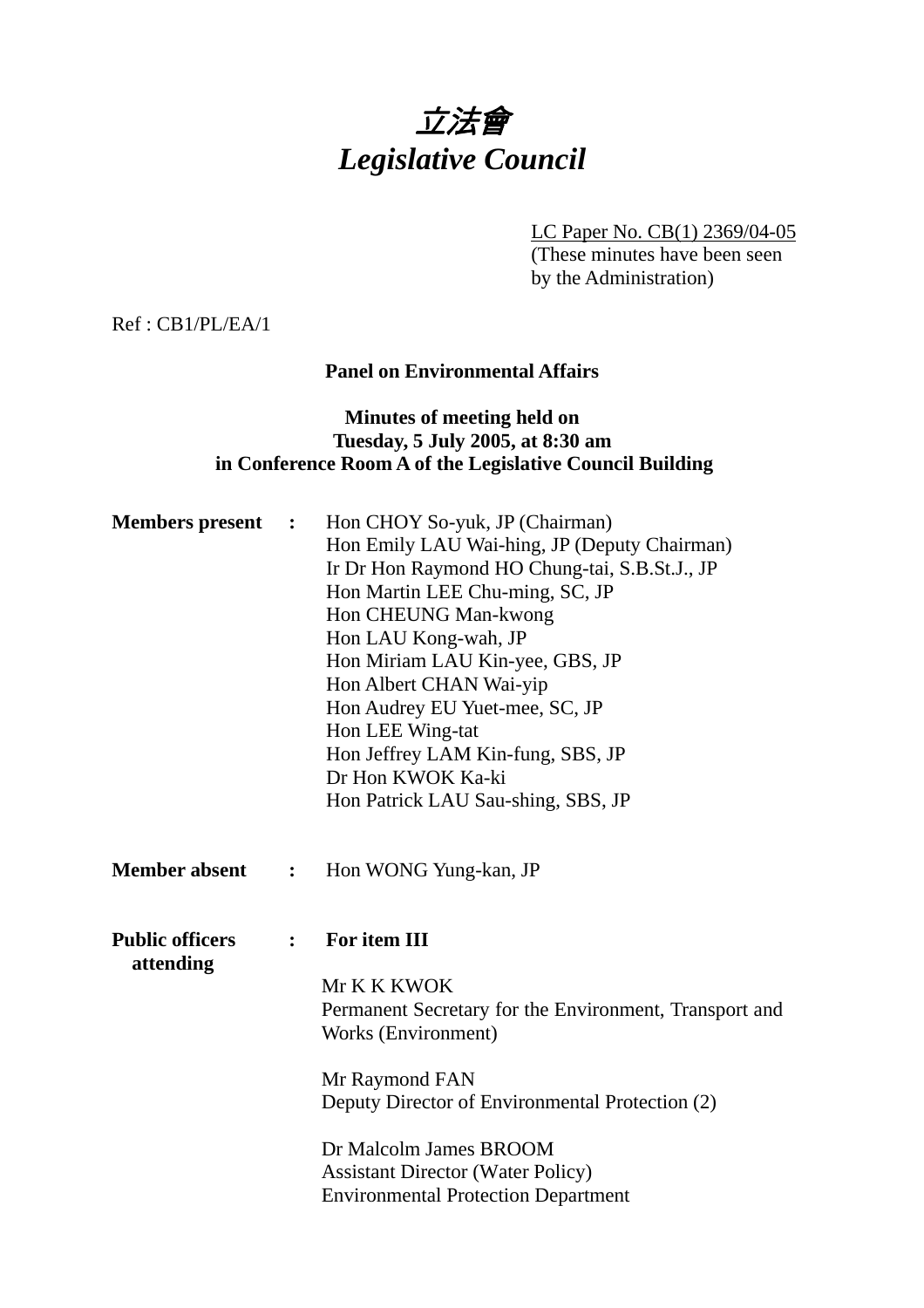|                                                      | Mr James CHAN Shiu-on<br>Principal Assistant Secretary for the Environment,<br>Transport and Works (Works)3<br><b>Environment, Transport and Works Bureau</b> |
|------------------------------------------------------|---------------------------------------------------------------------------------------------------------------------------------------------------------------|
| <b>Attendance by</b><br>$\ddot{\cdot}$<br>invitation | Mr HON Chi-keung<br><b>Assistant Director/Sewage Services</b><br><b>Drainage Services Department</b>                                                          |
|                                                      | Mr CHUI Wing-wah<br>Chief Engineer/Harbour Area Treatment Scheme<br><b>Drainage Services Department</b>                                                       |
|                                                      | For item IV                                                                                                                                                   |
|                                                      | Mr Roy TANG<br>Deputy Director of Environmental Protection (3)                                                                                                |
|                                                      | Mr MOK Wai-chuen<br>Principal Environmental Protection Officer (Mobile<br>Source Control)                                                                     |
|                                                      | For item III                                                                                                                                                  |
|                                                      | <b>WWF Hong Kong</b>                                                                                                                                          |
|                                                      | Mr Clarus CHU<br><b>Marine Conservation Officer</b>                                                                                                           |
|                                                      | Hong Kong Institute of Environmental Impact Assessment                                                                                                        |
|                                                      | Dr LAI Pong-wai                                                                                                                                               |
|                                                      | <b>The Conservancy Association</b>                                                                                                                            |
|                                                      | Mr Albert LAI<br>Director                                                                                                                                     |
|                                                      | <b>Hong Kong Marine Conservation Society</b><br>Dr John WONG<br>Chairman                                                                                      |
| <b>Clerk in attendance:</b>                          | Miss Becky YU<br>Chief Council Secretary (1)1                                                                                                                 |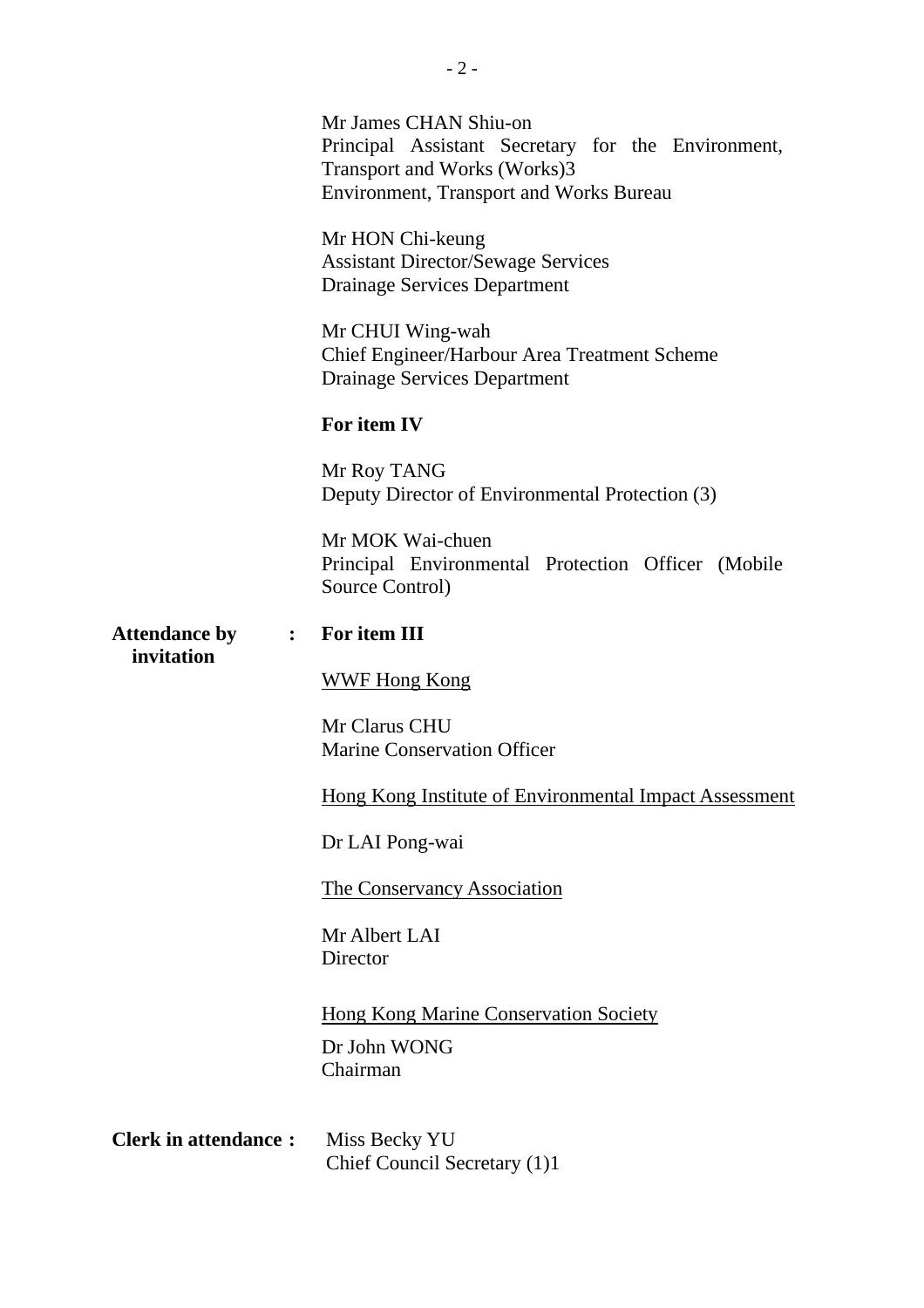| <b>Staff in attendance :</b> | Mrs Mary TANG<br>Senior Council Secretary (1)2 |
|------------------------------|------------------------------------------------|
|                              | Miss Mandy POON<br>Legislative Assistant (1)4  |

| I. | Confirmation of minutes, endorsement of the report of the Panel for<br>submission to the Legislative Council and matters arising |                               |
|----|----------------------------------------------------------------------------------------------------------------------------------|-------------------------------|
|    | $(LC$ Paper No. $CB(1)$ 1824/04-05 - Minutes of the meeting held on                                                              |                               |
|    |                                                                                                                                  | 23 May 2005                   |
|    | LC Paper No. CB(1) $1851/04-05(01)$ — Draft report of the Panel for                                                              |                               |
|    |                                                                                                                                  | submission to the Legislative |
|    |                                                                                                                                  | Council                       |
|    | LC Paper No. CB(1) $1851/04-05(02)$ — List of follow-up actions                                                                  |                               |
|    | LC Paper No. CB(1) $1851/04-05(03)$ — List of outstanding items for                                                              |                               |
|    |                                                                                                                                  | discussion)                   |
|    |                                                                                                                                  |                               |

The minutes of the meeting held on 23 May 2005 were confirmed.

2. Members endorsed the draft report of the Panel on Environmental Affairs for the current session and authorized the Chairman to revise the report to cover discussion at this and future meetings before it was presented to the Council on 6 July 2005.

# **II. Information paper issued since last meeting**

3. Members noted that the following information paper had been issued since last meeting -

| LC Paper No. CB(1) $1869/04-05(01)$ — Information paper provided by the |
|-------------------------------------------------------------------------|
| Administration on the proposed                                          |
| Mandatory Energy Efficiency                                             |
| Labelling Scheme                                                        |

# **III. Implementation Plan for the Harbour Area Treatment Scheme Stage 2**

Meeting with Conservancy Association (CA) (LC Paper No. CB(1) 1851/04-05(05))

4. Mr Albert LAI said that as an environmental concern group, CA was very supportive of the early implementation of the Harbour Area Treatment Scheme (HATS) Stage 2 which would bring the needed improvements to the water quality of the Harbour. It was however disappointed that Government had not committed to

**\_\_\_\_\_\_\_\_\_\_\_\_\_\_\_\_\_\_\_\_\_\_\_\_\_\_\_\_\_\_\_\_\_\_\_\_\_\_\_\_\_\_\_\_\_\_\_\_\_\_\_\_\_\_\_\_\_\_\_\_\_\_\_\_\_\_\_\_\_**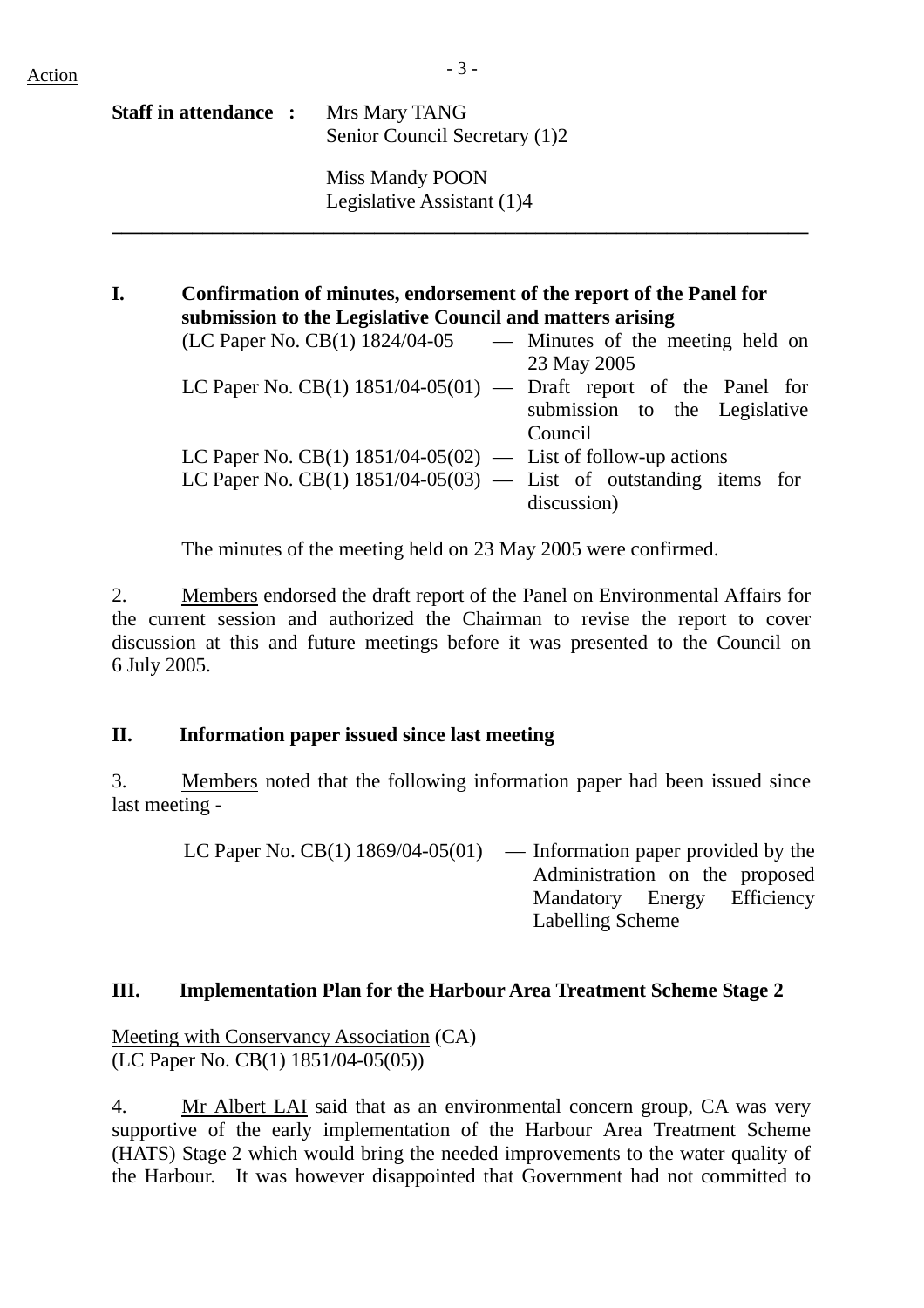full blown secondary treatment with a clear timeframe and resource allocation. He then questioned the estimated increase in harbour-catchment population from 4.56 million to 6.28 million and the corresponding increase in sewage flow from 1.8 million to 2.8 million cubic meters per day, which in his view were not justified having regard to the public aspiration for the gradual lowering of development density and the absence of reclamation plans in the catchment areas. These assumptions also did not conform to the principles adopted by the Planning Department in its demographic projections. To avoid over-provisioning, consideration should be given to providing treatment facilities under HATS Stage 2A to cater for the present flow of 1.8 million cubic meters per day with room for further expansion as and when the need arose. The savings as a result could be invested in the construction of secondary biological treatment facilities, thereby obviating the need for disinfection.

5. Mr LAI further pointed out that one of the major causes to the problems in the former Strategic Sewage Disposal Scheme was the confused lines of responsibilities and the lack of accountability. By way of illustration, the planning for and the monitoring of sewage services were undertaken by the Environmental Protection Department (EPD), but the delivery of sewage services was carried out by the Drainage Services Department. To this end, he supported the concept of establishing a Water Authority with a clear policy objective to take up the integrated responsibilities of water supply and sewage treatment. In this way, the total water management concept could be reflected in the institutional set up.

6. The Chairman and Ms Emily LAU declared that they were members of CA.

Meeting with Hong Kong Institute of Environmental Impact Assessment (HKIEIA) (LC Paper No. CB(1) 1851/04-05(04))

7. Dr LAI Pong-wai said that HKIEIA fully supported the provision of the much needed upgrading of sewage treatment level within HATS catchment since the discharge of preliminarily treated sewage into the Harbour could no longer be considered environmentally acceptable. It was imperative that HATS Stage 2 should provide a flexible plan to make good use of the existing assets to address environmental needs while allowing for future changes. As such, an independent and unbiased environmental data management system should be set up to monitor the performance of the new sewage treatment works (STW) and the water quality in the Harbour. In this way, any changes in the marine environment could be detected, thereby giving early warning to any need for upgrading. Information generated from the system should be made available to policymakers and the general public in a timely manner to facilitate rational debates and decision-making on the way forward.

8. Dr LAI Pong-wai said that while HKIEIA did not have very strong views about the merits of centralized or distributed options, he wished to point out that the distributed treatment option would be severely constrained by limited space and proximity to the urban centres, making future upgrading very difficult if at all possible. The sewage treatment works in Stanley, which was built within a cavern, was a typical example. Therefore, HKIEIA would support centralized treatment of sewage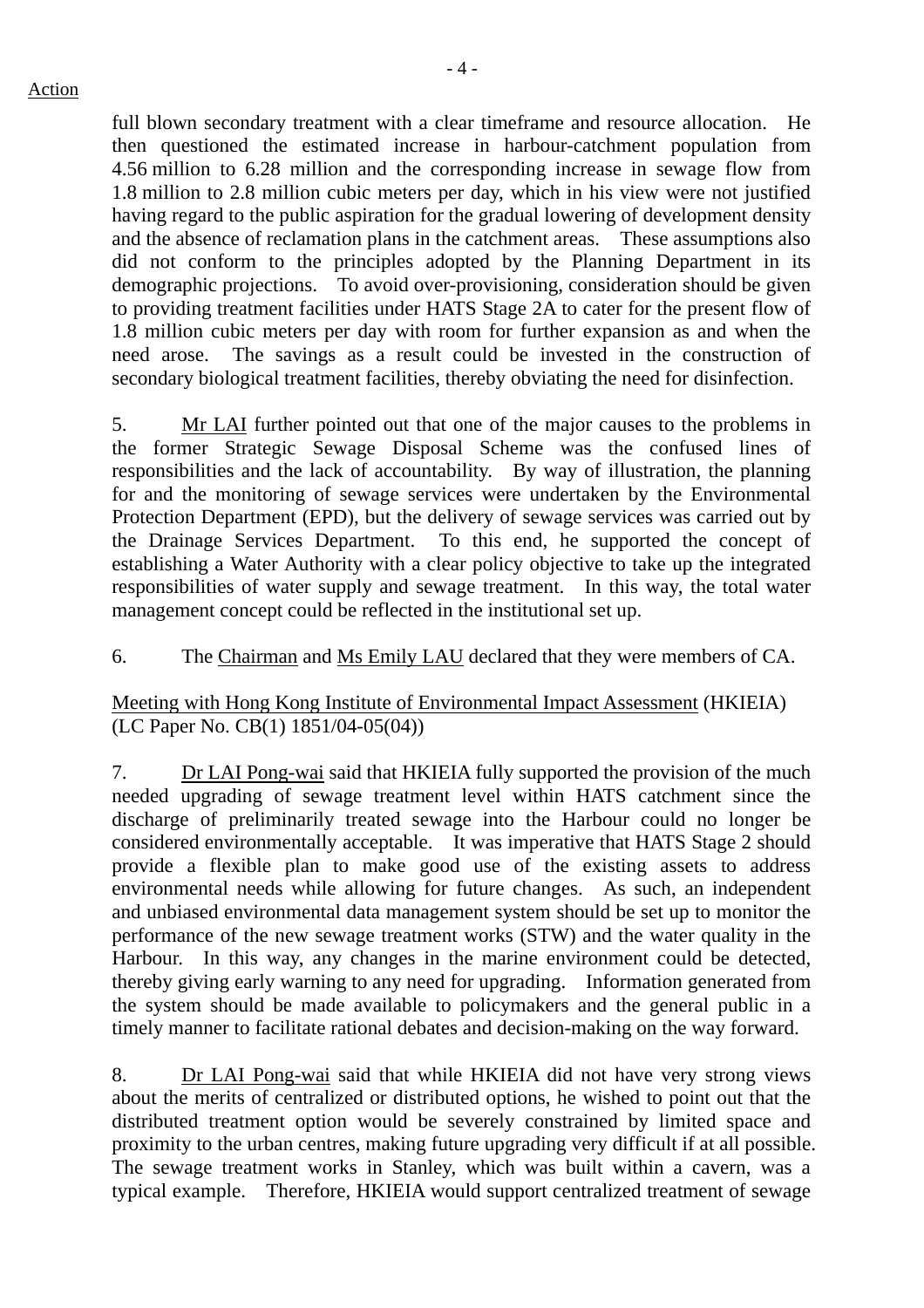at the Stonecutters Island as it would provide flexibility for population growth and the possible need for treatment upgrading in future.

Meeting with Hong Kong Marine Conservation Society (HKMCS) (LC Paper No. CB(1) 1999/04-05(01))

9. Dr John WONG said that given the success of HATS Stage 1, HKMCS was pleased that a time table was set for the completion of HATS Stage 2A in 2013. It was however concerned about the use of chlorination as disinfection agent as this might have a detrimental effect on the marine ecosystem. He suggested that, instead of relying on chemical additives like chlorine, non-intrusive and natural methods of disinfection such as the use of ultraviolet light or ozone should be considered. He also stressed on the need for biological monitoring on the marine environment as the present monitoring mechanism was not effective in assessing the marine ecosystem. To protect Tsuen Wan beaches from further pollution, he opined that the sewage outfall should be extended further into the Ma Wan Channel for effective dispersion of the effluent. Meanwhile, the need for implementation of HATS Stage 2B should be considered taking into account the outcome and the effect of HATS Stage 2A upon its completion.

# Meeting with WWF Hong Kong

10. While welcoming and supporting the early implementation of HATS Stage 2, Mr Clarus CHU said that WWF had reservations about the phased approach and urged the Government to plan HATS Stages 2A and 2B in parallel and set a firm time frame for implementation of both stages. It was also concerned about the use of chlorination for disinfection on a large scale given the adverse impact on the marine environment. WWF would support the formulation of total water management policies and application of polluter-pays principle. Given that population growth was expected to contain in the next few years, there might be a need to review the capacity of the treatment facilities to avoid over-provisioning.

11. The Chairman also drew members' attention to submissions from the following deputations not attending the meeting -

| LC Paper No. CB(1) $1851/04-05(06)$              | - Submission from the Hong                              |
|--------------------------------------------------|---------------------------------------------------------|
|                                                  | Kong Institution of Engineers<br>(English version only) |
| LC Paper No. $CB(1)$ 1851/04-05(07) — Submission | from<br>the<br>Association of Engineers in              |

Society (English version only)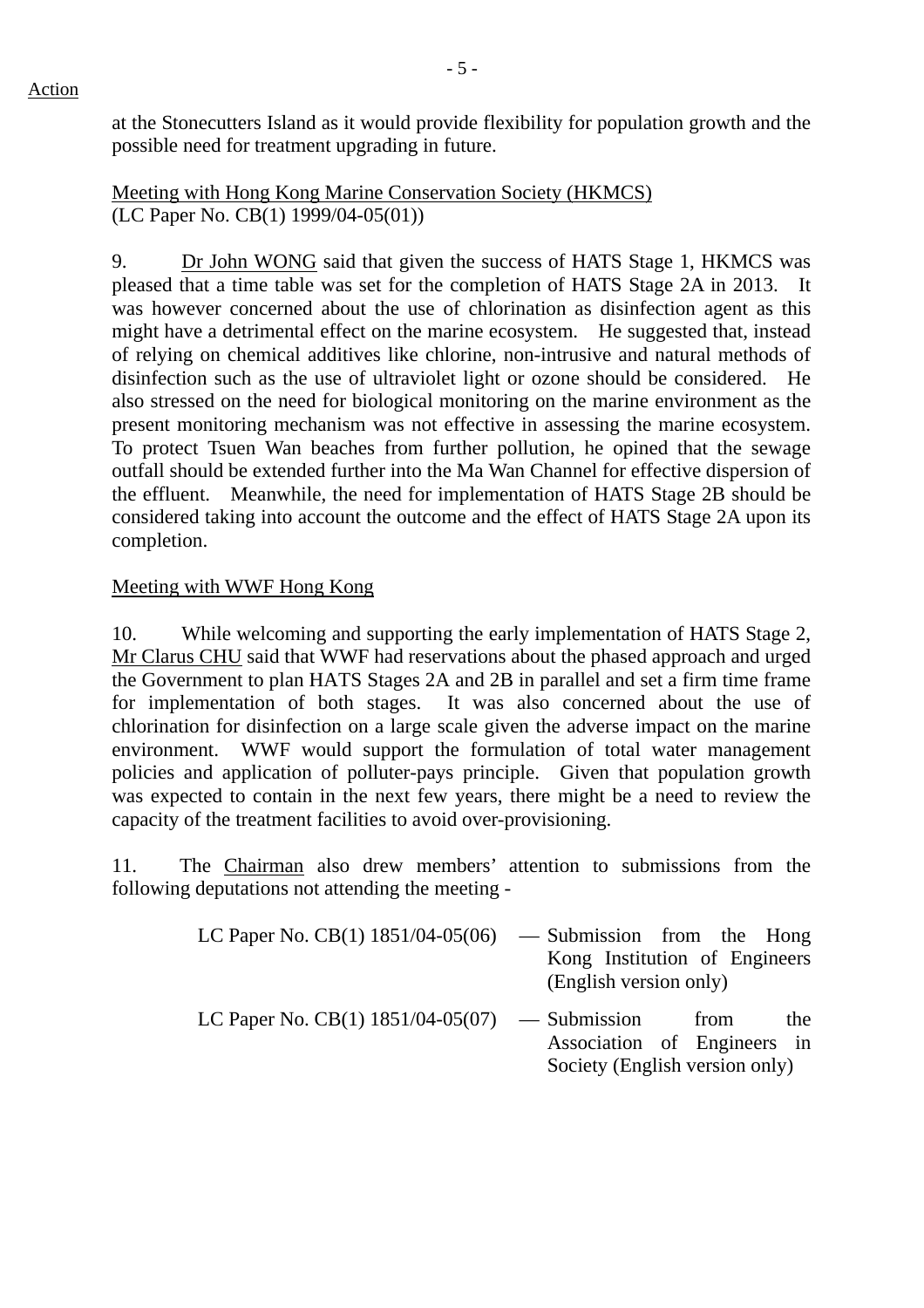Meeting with the Administration

| (LC Paper No. CB(1) 1851/04-05(08)      | — Updated background brief on Harbour   |
|-----------------------------------------|-----------------------------------------|
|                                         | Area Treatment Scheme prepared by the   |
|                                         | Legislative Council Secretariat         |
| LC Paper No. CB $(1)$ 1851/04-05 $(09)$ | - Paper provided by the Administration) |

12. The Permanent Secretary for the Environment, Transport and Works (Environment) (PSETW(E)) said that the Administration was pleased that the proposed implementation of HATS Stage 2 had the general support from deputations. According to water modelling studies, the water quality objectives of the Harbour would be largely met after the implementation of HATS Stage 2A. The Administration intended to submit the relevant funding proposal to the Public Works Subcommittee (PWSC) and the Finance Committee to proceed with the time-critical elements of the project, which included the environmental impact assessment (EIA) for HATS Stage 2A, the design of the tunnel system and the extensive ground investigations, without which the project could not progress as planned.

## General discussion

## *Treatment levels*

13. Ir Dr Raymond HO was concerned that the Administration would not proceed with HATS Stage 2B after completion of Stage 2A as no undertaking had ever been given by the Administration on the use of secondary treatment despite its huge investment on HATS. PSETW(E) explained that it was expected the use of chemically enhanced primary treatment (CEPT) for treatment of sewage under HATS Stage 2A would not only significantly improve the water quality but would also largely meet the required water quality objectives. In the event that the water quality objectives could not be met due to increase in population, consideration would then be given to proceeding with secondary treatment. Given the financial implications arising from the implementation of HATS Stage 2B, it would need to have the support of the general public. Meanwhile, sufficient land provision had already been earmarked for HATS Stage 2B. Through the chair, Dr LAI Pong-wai/HKIEIA pointed out that the outcome of the public consultation had revealed that the public was in support of the implementation of HATS Stage 2B.

14. Sharing similar concern, the Chairman enquired about the planning parameters which the Administration would adopt in deciding the need for HATS Stage 2B. PSETW(E) explained that while there might be a need to proceed with HATS Stage 2B in the long term, the timing for its construction would depend on a number of factors, such as population growth, water quality and whether the public would be prepared to pay under polluter-pays principle. A review of the trends in sewage flow, water quality and population growth would be conducted in 2010. At the Chairman's request, the Administration undertook to provide the planning parameters for members' reference.

Admin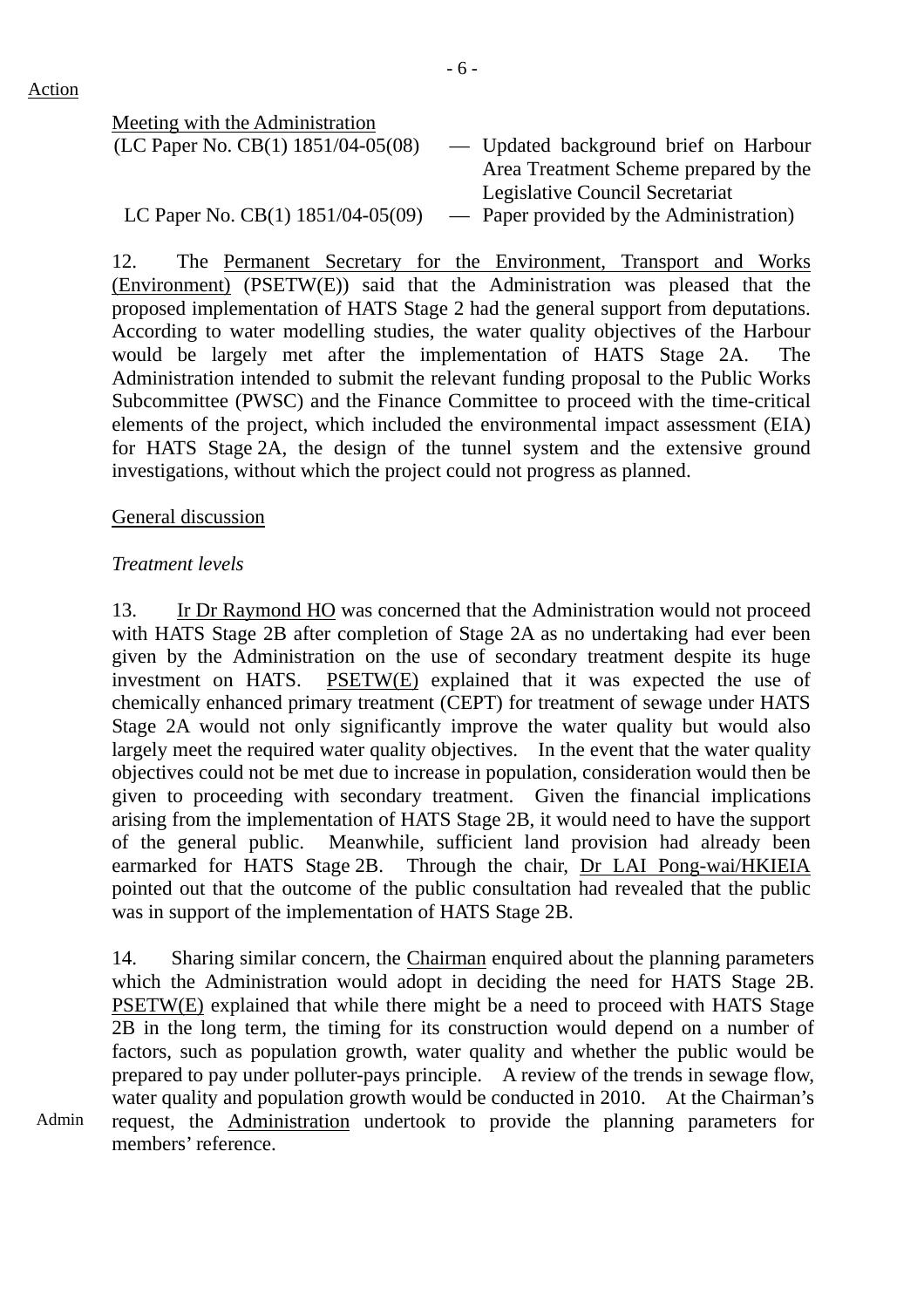# *Capacity requirements for HATS Stage 2*

15. Regarding the designed capacity of the new STW, PSETW(E) explained that with the catchment area extended to the western and northern Hong Kong Island under HATS Stage 2A, the amount of sewage to be treated would be increased from the existing 1.8 million cubic metres to up to 2.2 million cubic metres per day in 2013/14. Given that the underground tunnels were expected to last for over a hundred years, there was a need to optimize their design so that they could cater for the ultimate population which the HATS service area might have to accommodate. In view of the nature of the deep tunnelling works, reduction in the size of the tunnels would add difficulties to the construction without any significant savings in the capital cost.

16. Mr Albert LAI/CA said that he was not opposed to the provision of enlarged underground tunnels, but had reservations on the possible over-provisioning of the treatment capacity for sewage flow of 2.8 million cubic metres per day, when the existing sewage flow was only 1.8 million cubic metres per day. The excessive capacity would be wasted if the future population did not increase as projected. A more cautious approach would be to construct STW with a design capacity of 1.8 million cubic metres per day with flexibility for expansion to meet the increase in demand. A Water Authority should also be set up for better water management, which would include recycling of waste water in an attempt to reduce sewage generation. Ms Emily LAU shared CA's views that STWs should not be over-provided to avoid wastage.

17. Through the Chair, PSETW(E) explained that there was a need for long-term planning to cater for future expansion, and that the ultimate design capacity of 2.8 million cubic metres per day would not be wasted in view of the anticipated population growth in the long term. Early approval for the construction of the underground tunnels was needed as the detailed design and EIA studies on the sewage infrastructure would take time. In response to Mr Martin LEE's question, PSETW(E) confirmed that demographic projections made by the Planning Department and the Census and Statistics Department had been taken into account in planning for the design capacities for HATS Stage 2.

18. Mr Patrick LAU queried the need for the tunnels to be at the proposed depth which might be the cause for the high construction cost, which might otherwise be used to provide for the secondary treatment facilities. He also noted that the sewage tunnels at Tseung Kwan O were not as deep as the tunnels in other catchment areas, and asked whether this was the cause for land settlement. The Assistant Director of Drainage Services (Sewage Services) explained that sewage tunnels were set at a depth of 100 metres in accordance with the existing sewage tunnel regulations which required a minimum depth of 30 metres of rock above the tunnels for easements to be created. This was meant to be a safety measure to avoid all underground utilities, subways and building piles. The cost for excavation of deep underground tunnels under normal circumstances was about \$50,000 per metre. Even after taking into consideration other associated costs like those for shaft construction, the overall cost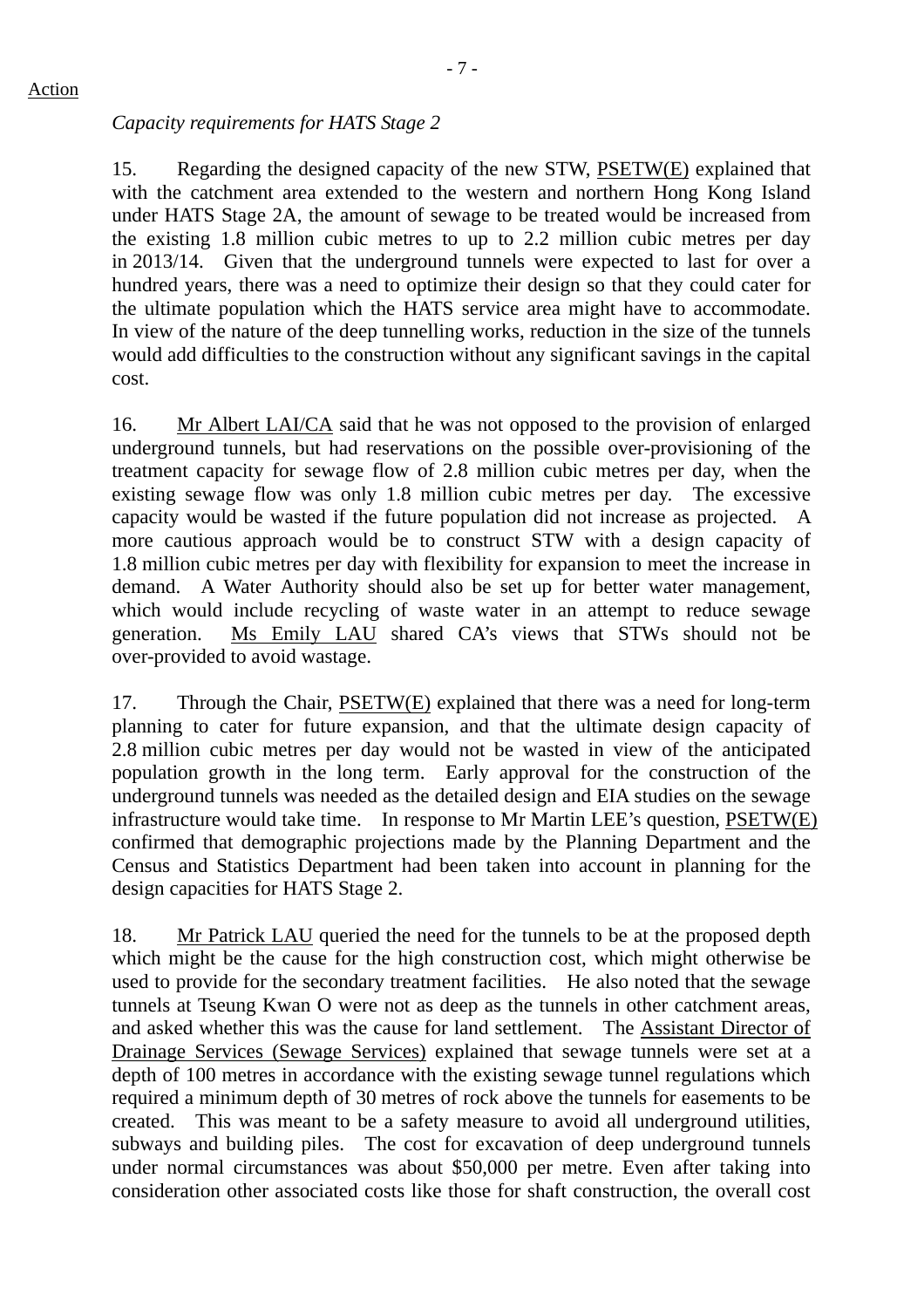was not high as compared to forms of shallow construction which would involve road diversion work and cause much inconvenience to the public. The construction cost of HATS Stage 2A, amounting to \$8.2 billion, was inclusive of the cost of tunnelling works of about \$3 billion. As regards the sewage tunnels at Tseung Kwan O, these were sufficiently deep in accordance with the sewage tunnel regulations. The complex geology and the unforeseen ground conditions were major factors contributing significantly to the ground settlement at the town centre areas. *Disinfection* 

19. On the use of chlorination for disinfection, PSETW(E) said that this had been commonly applied in overseas countries for years. The treated effluent would undergo a dechlorination process to neutralize the effects of chlorination before being discharged into the receiving waters. In reply to Ir Dr Raymond HO's enquiry, PSETW(E) confirmed that EIA studies on the impact of chlorination on the surrounding waters would be conducted prior to implementation.

20. Noting the concern about the adverse impact which chlorination might have on the marine ecosystem, Ms Emily LAU sought advice on the non-intrusive and natural disinfection methods as well as the benefits of extending the sewage outfall to the Ma Wan Channel. Dr John WONG/HKMCS said that overseas experience on the use of chlorination for disinfection might not be applicable to the local situation since overseas countries did not use seawater for flushing and they did not have a population density as high as Hong Kong. Besides, the use of chlorination for disinfection was not supported by the Advisory Council on the Environment. He added that with the natural biological filtering effect made possible by improvements to the marine ecosystem under HATS Stage 1, coupled with the natural assimilation power of oceanic waters, the use of chlorination for disinfection might not be required. Other non-intrusive and natural disinfection methods, such as the use of ultraviolet light and ozone, could be considered. The proposed extension of sewage outfall to Ma Wan Channel would allow for more effective dispersion of the effluent. While agreeing that the extension of sewage outfall to Ma Wan Channel might improve the water quality of the Tsuen Wan beaches, Dr LAI Pong-wai/HKIEIA opined that there was a need to conduct EIA studies on the proposed extension to ascertain the impact of the dispersion on other receiving waters. He further pointed out that there were technical considerations on the use of ultraviolet light and ozone which would need to be further studied.

21. Through the Chair, PSETW(E) said that disinfection was necessary having regard to the impact of the large amount of effluent generated from HATS Stage 2 on the surrounding waters. On the choice of disinfectants, he explained that ultraviolet light and ozone were not recommended in view of the high cost. Besides, as the effluent had only gone through CEPT, the use of ultraviolet light alone might not be very effective for disinfection. The more cost-effective disinfection method was chlorination, to be followed by dechlorination.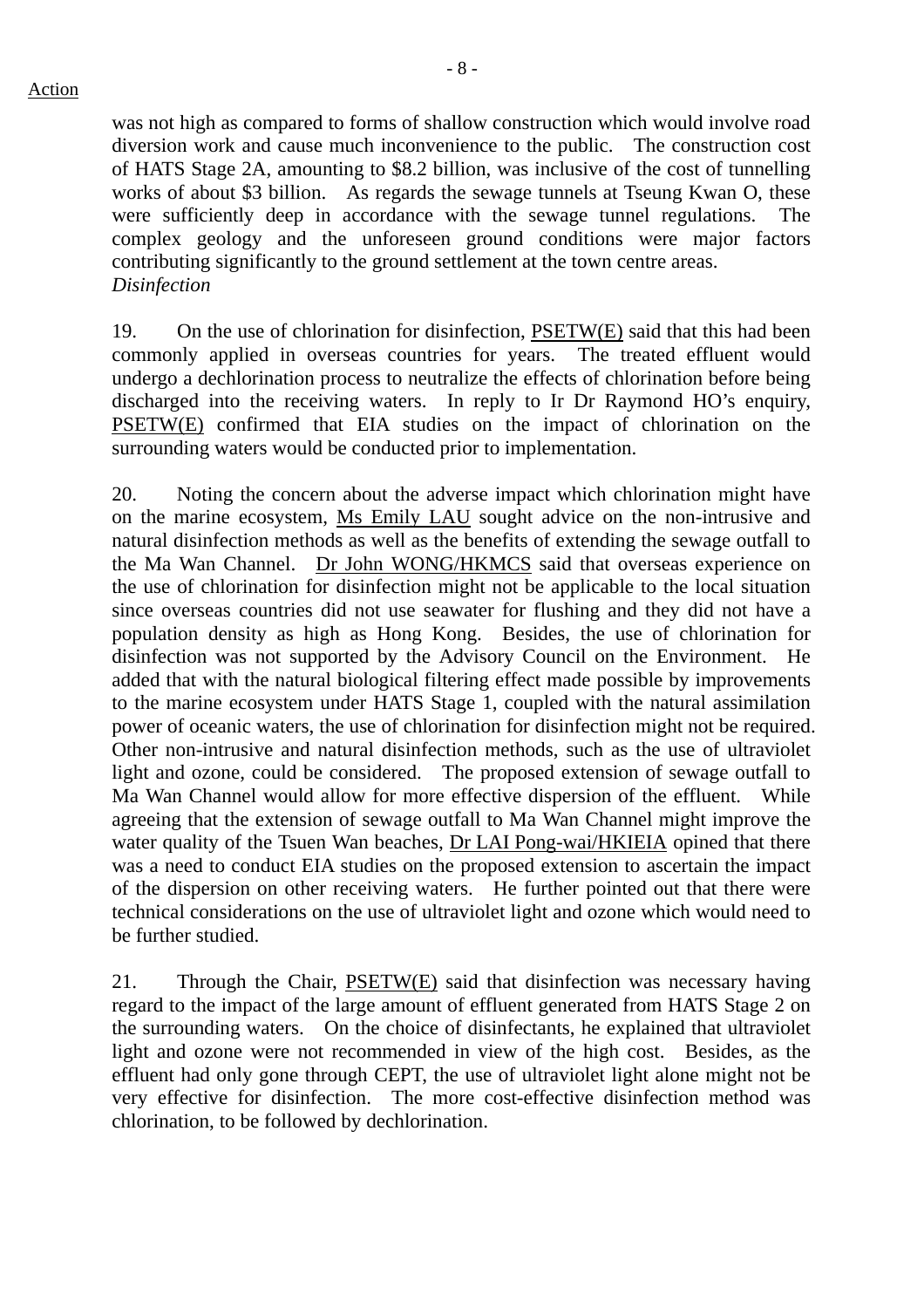22. As regards the extension of the sewage outfall to Ma Wan Channel, the Assistant Director of Environmental Protection (Water Policy) said that it had been difficult to identify potential outfall locations taking into account the need to avoid fairways, marine borrow areas and anchorage areas. Nevertheless, two locations, one to the west of the Stonecutters Island Sewage Treatment Works (SCISTW) between Lantau and Tsing Yi and the other to the southwest of SCISTW and north of Lamma Island, were identified. Water quality modelling studies were conducted at the two locations. Although both were found to have extra dilution effects, these were not sufficiently high to dispense with the need for disinfection. While there would be some projected improvement to the water quality in Tsuen Wan beaches if the outfall was located to the west of SCISTW, disinfection was still required to achieve the water quality objectives. If the outfall location was extended to the southwest, discharging north of Lamma Island, there would be greater improvement to the water quality of Tsuen Wan beaches but this would bring about a deterioration in water quality at the beaches at Lamma Island. Therefore, disinfection would still be required in either location.

#### *Water quality*

23. Mr LAU Kong-wah enquired whether an assessment had been made on the impact of HATS Stage 2 on beach water quality to avoid recurrence of the closure of beaches. PSETW(E) said that with the improvement of water quality upon the commissioning of HATS Stage 2A, it was expected that all the Tsuen Wan beaches could be re-opened. Mr Martin LEE asked if the Administration was confident that the water quality of the Harbour would be clean enough to allow all to swim in it. PSETW(E) answered in the affirmative, adding that the water quality of the Harbour would be significantly improved after sewage treatment and disinfection under HATS Stage 2A to the extent that swimming activities in the Harbour could be allowed.

#### *Sewage charges*

24. Mr Jeffrey LAM expressed support for the implementation of HATS Stage 2 which would bring about the needed improvements to the water quality of the Harbour. While accepting the polluter-pays principle, he was however concerned about the increase in the Trade Effluent Surcharge (TES) and the sewage charges (SC) as a result of the increased treatment costs which would inevitably have impact on the trades, in particular the restaurant and textile manufacturing trades. He enquired about the rate of increase and the means for cost recovery. PSETW(E) said that it was Government's policy to subsidize the capital cost of providing sewage treatment services and to recover the operating cost in accordance with the polluter-pays principle. Assuming that full cost recovery would have to be achieved at the time of commissioning HATS Stage 2 in 2013/14, the average household monthly SC bill would rise from the present \$11 to about \$26 over the next eight years. He assured members that the Panel would be consulted on the mechanism for cost recovery in due course.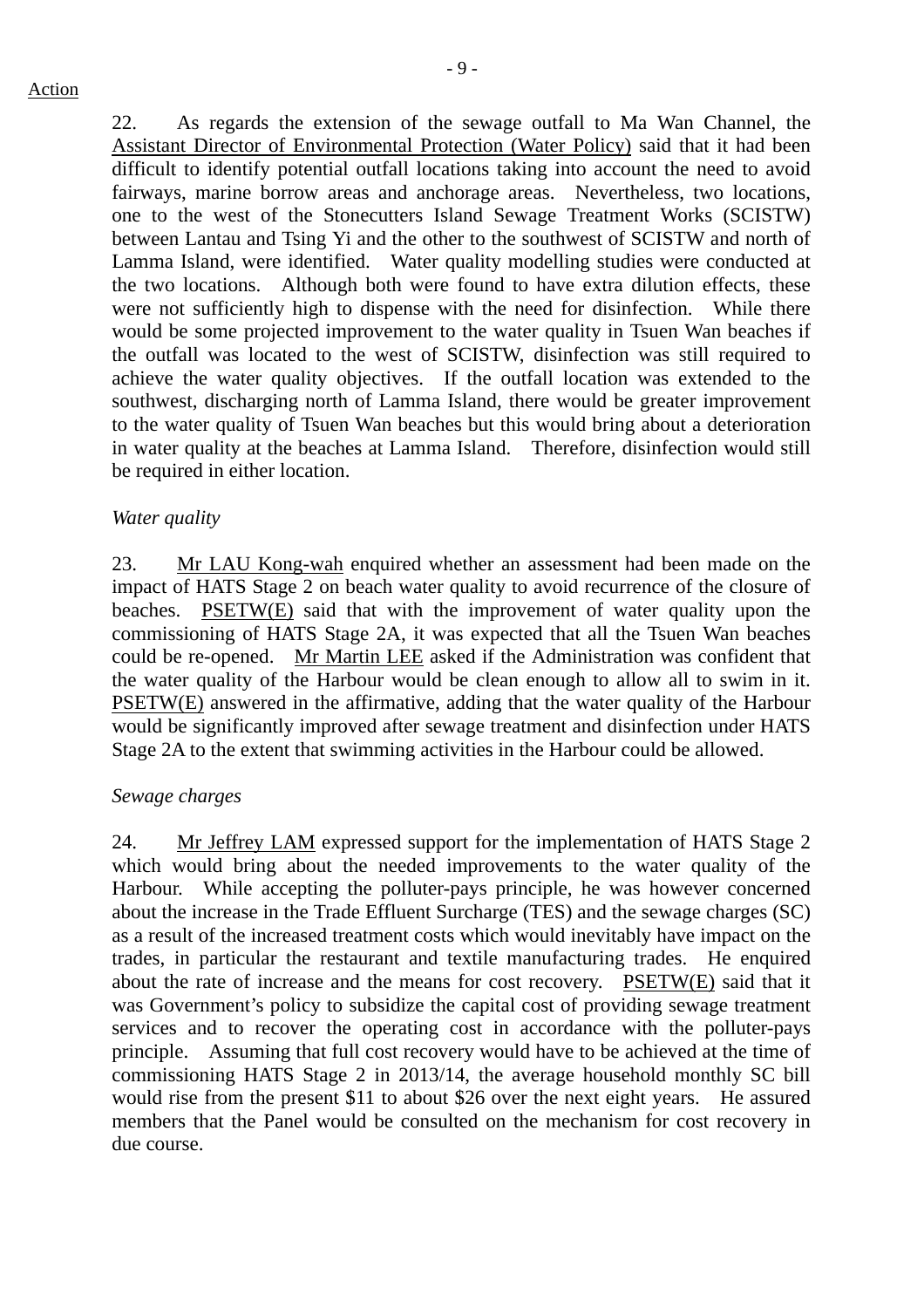25. Mr LAU Kong-wah expressed concern about the two-fold increase in SC over a period of eight years. He enquired if the public and the trades would expect annual upward adjustment to their SC and TES thereafter and upon the commissioning of HATS Stage 2 in 2013. PSETW(E) advised that to recoup the operating costs for HATS Stage 2, the Administration would need to increase SC shortly. However, the adjustment of SC of slightly more than 10% per year would be mild as it would be spread over a period of eight years. An increase of less than two dollars a month, per year, for an average household was considered acceptable. Given that the recovery rate for TES was already higher, being 69% (as against 44% for SC) in 2003/04, the proportionate increase required to achieve 100% recovery would not be as large as for SC.

26. Through the chair, Mr Albert LAI/CA opined that the Government had been very mild in the adjustment of SC. Unlike the Mainland which sought to recover both the full capital and operating costs of treatment facilities within a short period of time, the Government was subsidizing the capital costs and recovering only the operating costs over a period of eight years. Under the polluter-pays principle, the trades should shoulder their share of responsibilities for sewage treatment. Nevertheless, there was general consensus that SC should apply to the underprivileged under a separate arrangement. Experience had shown that with increase in SC, the amount of water consumption would decrease.

#### *Water management*

27. Mr LEE Wing-tat considered it necessary for the Administration to work out water management policies in an attempt to conserve and recycle water. Mr Albert LAI/CA also reiterated the need to set up a Water Authority to take over the management of water resources, which was now spread over a number of departments such as EPD, Drainage Services Department and Water Supplies Department. In this way, water resources could be reused and recycled in a more effective manner as in the case of Singapore where effluent after tertiary treatment was transformed to potable water. Through the Chair, PSETW(E) explained that the Environment, Transport and Works Bureau was the coordinating authority in water management while the provision of water and sewage services was undertaken by a number of works departments and the system had been working well. The Principal Assistant Secretary for the Environment, Transport and Works (Works)3 added that measures to conserve water, such as the use of seawater for flushing, replacement of water pipes to prevent water leakage, publicity on the need to conserve water etc., had been implemented. In addition, two pilot schemes would be commissioned shortly at the Ngong Ping STW and Shek Wu Hui STW for treatment and recycling of sewage. Treated sewage would be used for toilet flushing, irrigation and cleaning purposes. Meanwhile, a pilot desalination plant had been set up in Tuen Mun, which would later be moved to Ap Lei Chau. The Administration would be conducting planning studies on total water management later in the year.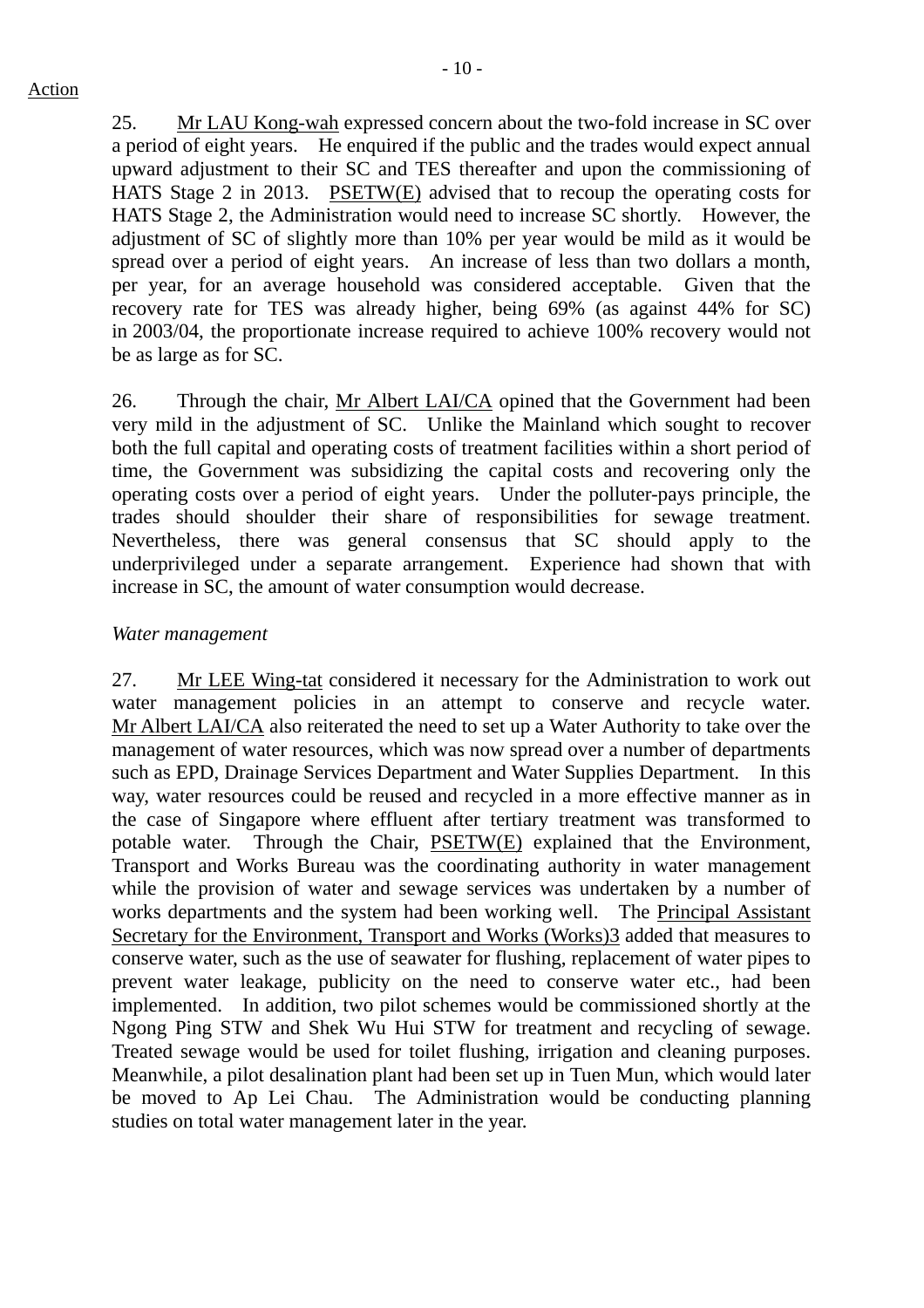28. Before concluding, the Chairman said that members had not indicated objection to the funding proposal. The Administration could proceed with submitting the funding proposal to PWSC but before such submission the Administration should provide Members with information on the planning parameters to be adopted in deciding the need for HATS Stage 2B.

# **IV. A proposal to require pre-Euro heavy diesel vehicles to be retrofitted with emission reduction devices**

 $(LC$  Paper No.  $CB(1)$  1851/04-05(10) — Paper provided by the Administration)

29. The Deputy Director of Environmental Protection (3) (DDEP(3)) briefed members on the proposal to make it a mandatory requirement to retrofit pre-Euro heavy diesel vehicles with emission reduction devices.

30. Ms Miriam LAU expressed support for the proposal. Noting that there were still 930 or 3% of pre-Euro heavy diesel vehicles which had not participated in the retrofitting programme, she asked if this was due to the unwillingness of owners to participate in the programme or the fact that they could not be contacted for the said installation. She held the view that, if the latter was the case, the Administration should provide the owners concerned with the same assistance accorded under the voluntary programme. She then enquired about the channels through which the relevant transport trades were consulted and whether any assessment had been made on the merits of the dissenting views collated during the consultation period.

31. DDEP(3) said that the 97% participation rate for the voluntary installation programme for the pre-Euro heavy diesel vehicles was higher than that of the pre-Euro light diesel vehicles which was only 80%. Under the retrofitting programme, emission reduction devices were provided with a warranty for 60 months. These devices were easy to maintain and would not require regular cleansing. With the launching of the voluntary scheme, about 34 000 pre-Euro heavy diesel vehicles had been installed with emission reduction devices. The complaint rate had fallen from 0.5% at the beginning of the installation programme to the current 0.2%. Of these complaints, only about 14% were related to the performance of the emission reduction devices and most of which were related to the emission of smoke. Upon further investigation by the suppliers of the emission reduction devices, it was found that the emission was not associated with the installation of the device but the engine defects of the vehicles which had subsequently been rectified. The Principal Environmental Protection Officer (Mobile Source Control) (PEPO(MSC)) added that as there was a 60-month warranty for the emission reduction devices, vehicle owners were requested to follow up with the supplier on the complaints about the performance of the vehicle after installation or to approach EPD for assistance where necessary. Mr Martin LEE asked if the engine and emission performance of pre-Euro vehicles would be adversely affected by the installation of emission reduction devices. PEPO(MSC) said that trials conducted in the past showed that the installation of emission reduction devices would not affect the engine performance nor give rise to excessive smoke emission.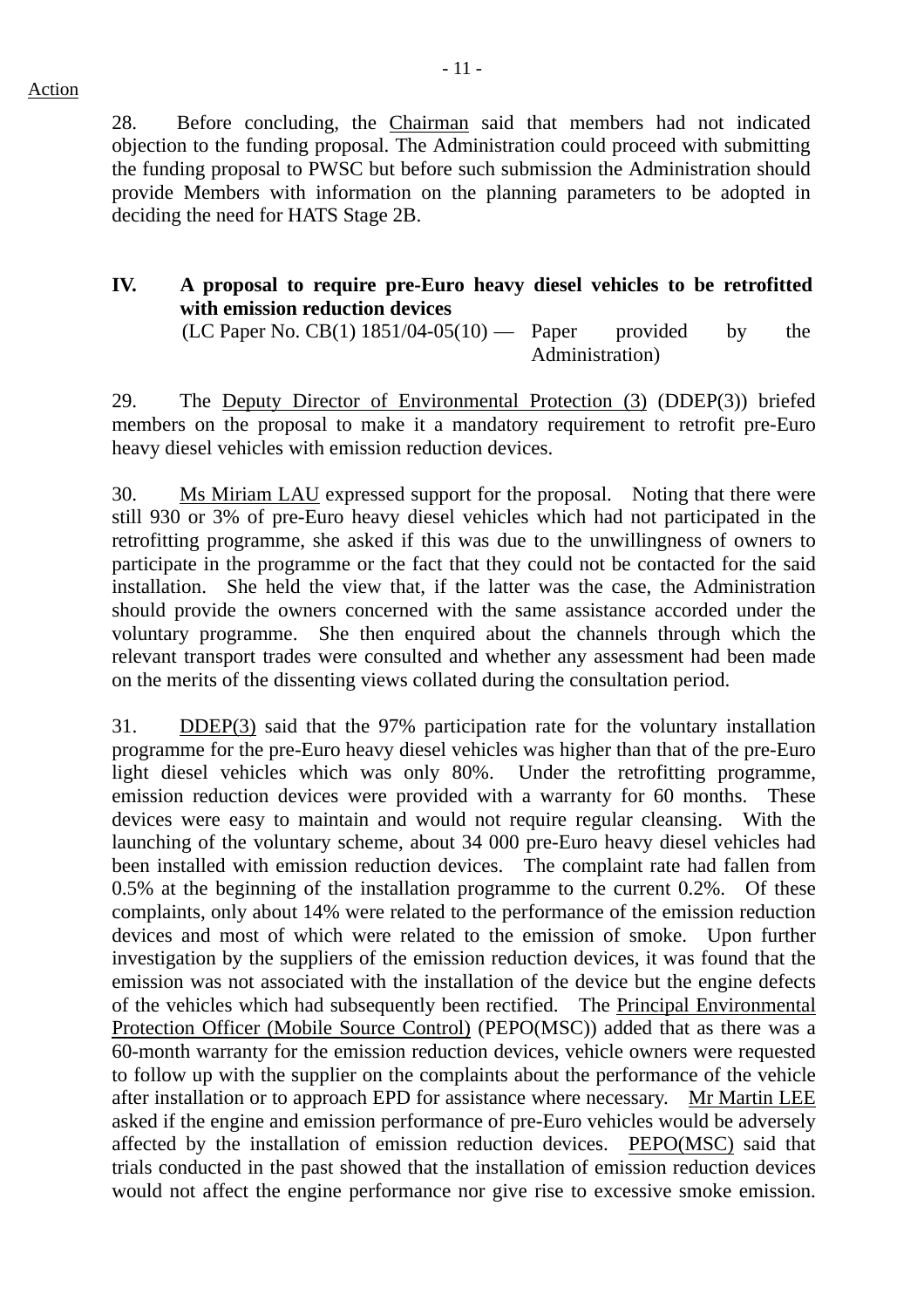Admin

Should excessive smoke be found, the cause was more likely due to poor vehicle engine maintenance. He added that the emission reduction devices would significantly reduce particulate emissions.

32. On consultation, PEPO(MSC) said that as pre-Euro heavy diesel vehicles included school buses, trucks and buses, arrangements had been made to consult the relevant trades in accordance with the contact list provided by the Transport Department. DDEP(3) added that EPD had notified the affected owners of the Administration's plan to make the installation of emission reduction devices mandatory for pre-Euro heavy diesel vehicles. A second reminder had been sent to those who had not responded. If an owner was able to prove that he did not receive the notification, which might be due to a change of address or otherwise, consideration would be given to the provision of assistance in the installation of the emission reduction device on a case-by-case basis.

33. Ms Emily LAU enquired about the improvements which the emission reduction devices would make to the emission performance of pre-Euro heavy diesel vehicles. PEPO(MSC) said that with the installation of the emission reduction devices, the particulate emission from the pre-Euro heavy diesel vehicles would be reduced by 30% but they would still be more polluting than Euro I diesel vehicles, which emitted 50% less particulates than pre-Euro diesel vehicles. The Chairman remarked that the improvement to the emission performance resulting from the installation of emission reduction devices was not significant and a more effective solution was to provide incentives for the replacement of pre-Euro diesel vehicles.

34. Given the considerable investments made by the Administration and the trades, Ms Miriam LAU enquired about the actual improvement in the air quality as a result of the retrofitting programme. DDEP(3) said that since the particulate emission from pre-Euro heavy diesel vehicles was seven times higher than that of Euro III diesel vehicles, the retrofitting programme had certainly contributed to the improvement in the air quality of Hong Kong. With the introduction of a package of measures to reduce vehicle emissions in 1999, there had since been a 76% and 39% reduction in the emission of respirable suspended particulates and nitrogen oxides from vehicles respectively. While the actual improvements in air quality resulting from the retrofitting programme could not be measured, the respective emission contribution from the different vehicles could be calculated through mathematical models. At members' request, the Administration would provide an estimate on the improvements made to the air quality as a result of the retrofitting programmes for pre-Euro diesel vehicles.

35. Mr Martin LEE sought elaboration on the pre-Euro long idling heavy diesel vehicles which were exempted from the retrofitting programme. DDEP(3) explained that these referred to those long idling vehicles which operated on-board equipment to perform functions such as mixing cement and lifting goods.